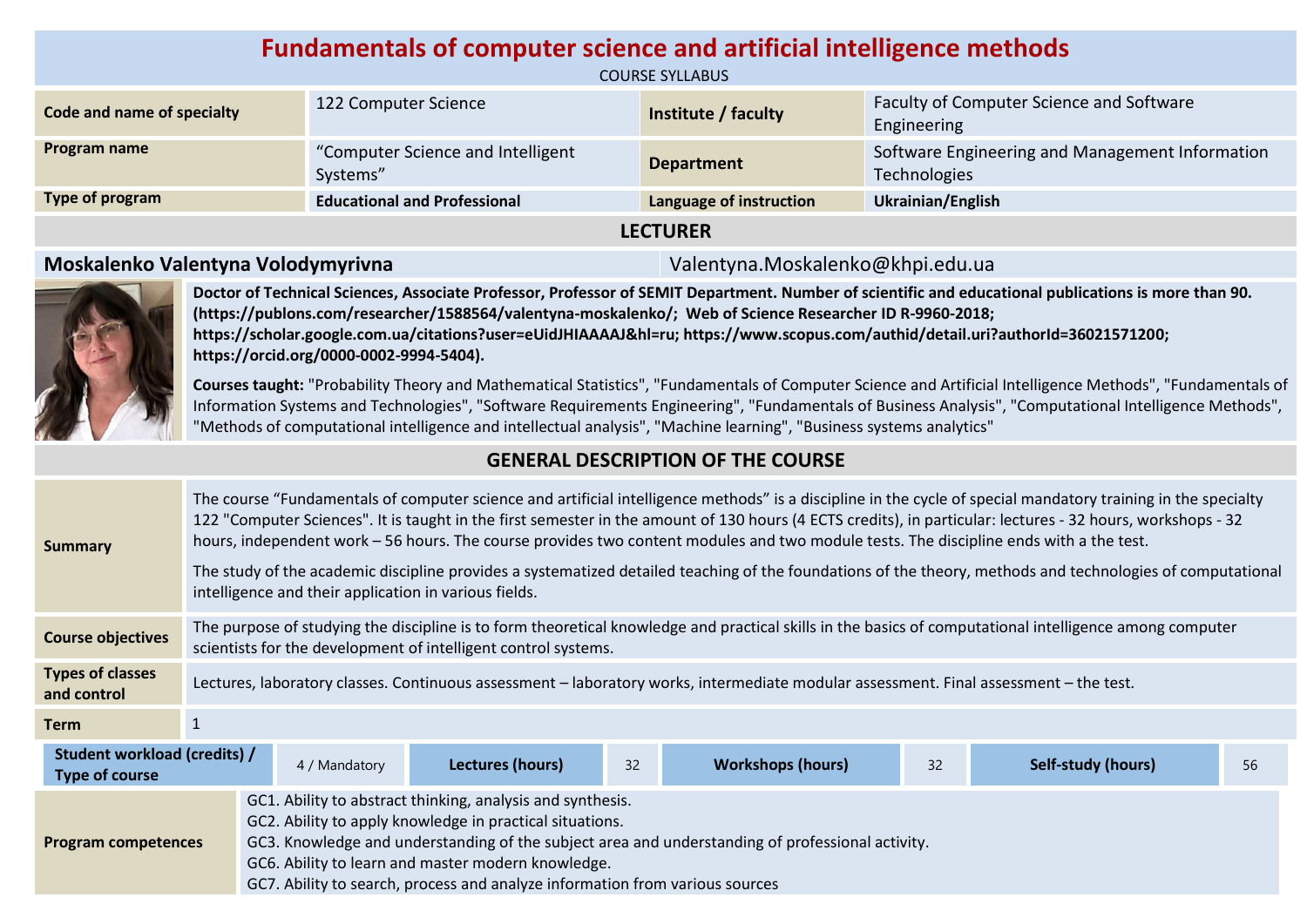PC 2. Ability to detect statistical patterns of non-deterministic phenomena, the use of computational intelligence methods, including statistical, neural network and fuzzy data processing, machine learning and genetic programming methods, etc.

PC 3. Ability to think logically, build logical conclusions, use formal languages and models of algorithmic calculations, design, develop and analyze algorithms, evaluate their efficiency and complexity, solvability and insolvability of algorithmic problems for adequate modelling of subject areas and creation of software and information systems.

PC 11. Ability to conduct intelligent data analysis based on methods of computational intelligence, including large and poorly structured data, their operational processing and visualization of analysis results in the process of solving applied problems.

| <b>Learning outcomes</b>                                                                                          | <b>Teaching and</b><br>learning methods | <b>Forms of assessment</b><br>(continuous assessment CAS, final<br>assessment FAS) |
|-------------------------------------------------------------------------------------------------------------------|-----------------------------------------|------------------------------------------------------------------------------------|
| PLO 1. Apply knowledge of the fundamental forms and laws of abstract-logical thinking, the basics of the          | Interactive                             |                                                                                    |
| methodology of scientific knowledge, forms and methods of extraction, analysis, processing, and synthesis of      | with<br><b>lectures</b>                 |                                                                                    |
| information in the subject area of computer science.                                                              | presentations,                          | Written individual assignments for                                                 |
| PLO 3. Use knowledge of the laws of random phenomena, their properties and operations with them, models of        | discussions,                            | laboratory works (CAS), assessment of                                              |
| random processes, and modern software environments to solve problems of statistical data processing and           | laboratory                              | knowledge in laboratory classes (CAS),                                             |
| construction of predictive models.                                                                                | classes,                                | express surveys (CAS), online tests                                                |
| PLO 4. Use methods of computational intelligence, machine learning, neural network, and fuzzy data processing,    | teamwork,<br>case                       | (CAS), final/semester control in the                                               |
| genetic and evolutionary programming to solve problems of recognition, prediction, classification, identification | method, student                         | form of a semester test, according to                                              |
| of management objects, etc.                                                                                       | feedback                                | the schedule of the educational                                                    |
| PLO 12. Apply methods and algorithms of computational intelligence and intelligent data analysis in the tasks of  | method,                                 | process (FAS)                                                                      |
| classification, prediction, cluster analysis, search for associative rules using software tools to support        | problem-based                           |                                                                                    |
| multidimensional data analysis based on technologies DataMining, TextMining, WebMining.                           | learning                                |                                                                                    |

### **ASSESSMENT AND GRADING**

| ம<br>corn<br>des<br>era<br>o<br>ъ<br>nges | Total score (points) for all types of<br>learning activities | <b>ECTS</b> grading<br>scale | The national grading scale                                  |                                                        | 100% Final assessment as a result of Final test<br>(10%) and Continuous assessment (90%).<br>10% Final test<br>90% Continuous assessment:<br>Test No1 (15%)<br>Test Nº2 (15%)<br>Laboratory works (60%)<br>Laboratory work Nº1 (12%)<br>Laboratory work Nº2 (12%)<br>Laboratory work Nº3 (12%) |
|-------------------------------------------|--------------------------------------------------------------|------------------------------|-------------------------------------------------------------|--------------------------------------------------------|------------------------------------------------------------------------------------------------------------------------------------------------------------------------------------------------------------------------------------------------------------------------------------------------|
|                                           | 90-100                                                       | $\mathsf{A}$                 | excellent                                                   | <b>Allocation</b><br>of grade                          |                                                                                                                                                                                                                                                                                                |
|                                           | 82-89                                                        | B                            |                                                             |                                                        |                                                                                                                                                                                                                                                                                                |
|                                           | 74-81                                                        |                              | good                                                        |                                                        |                                                                                                                                                                                                                                                                                                |
|                                           | 64-73                                                        | D                            |                                                             |                                                        |                                                                                                                                                                                                                                                                                                |
|                                           | 60-63                                                        |                              | satisfactory                                                | points                                                 |                                                                                                                                                                                                                                                                                                |
|                                           | 35-59                                                        | <b>FX</b>                    | Unsatisfactory (with the exam retake<br>option)             | Laboratory work Nº4 (12%)<br>Laboratory work Nº5 (12%) |                                                                                                                                                                                                                                                                                                |
|                                           | $0 - 34$                                                     |                              | Unsatisfactory (with mandatory<br>repetition of the course) |                                                        |                                                                                                                                                                                                                                                                                                |

**Course policy**

Students must attend all classes according to the study schedule and adhere to the norms of academic ethics. To study the course, students need to have their personal computer and (or) use computers of the computer center at the department. Students must work with compulsory and recommended reading, including Internet resources. Students must complete and submit all laboratory works during the semester in which the course is taught, before the examination session. The final assessment is not carried out without the personal presence of students.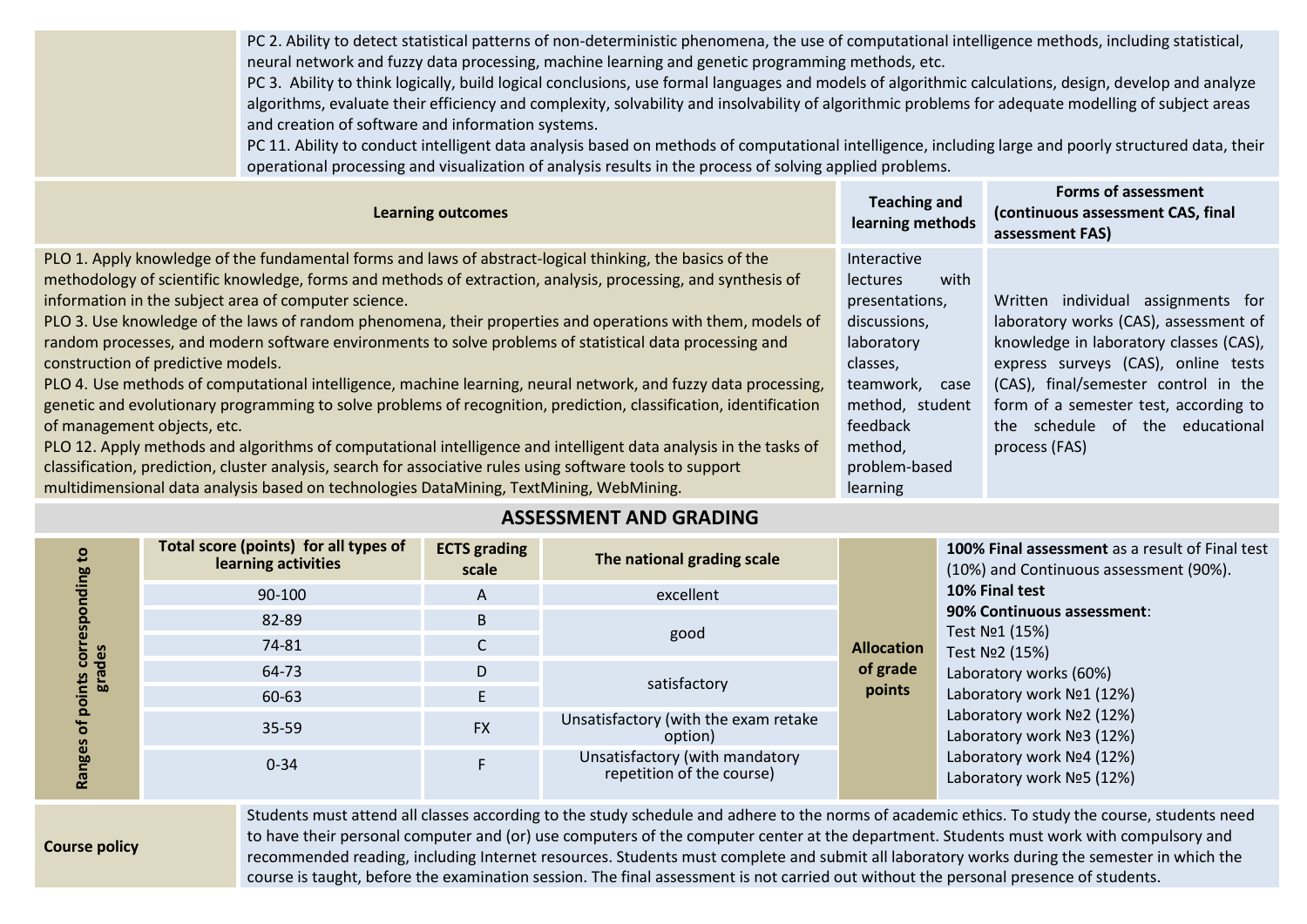| <b>COURSE STRUCTURE AND CONTENT</b> |                                                                                         |                      |                                                                                 |            |                                                                                        |  |
|-------------------------------------|-----------------------------------------------------------------------------------------|----------------------|---------------------------------------------------------------------------------|------------|----------------------------------------------------------------------------------------|--|
| Lecture<br>1                        | Basic components of computer science                                                    | Laboratory<br>work 1 | Searching for information on GOOGLE<br>and forming text documents in MS<br>Word |            | Information coding. Number systems                                                     |  |
| Lecture<br>$\overline{2}$           | Fundamentals of information culture and<br>information technology                       | Laboratory<br>work 2 | Presentation development in<br><b>Microsoft Power Point</b>                     |            | Development of computer technology and<br>computer science                             |  |
| Lecture<br>3                        | PC structure<br>PC architecture                                                         |                      |                                                                                 |            |                                                                                        |  |
| Lecture<br>4                        | Basic concepts about algorithms. Algorithm<br>complexity measures                       | Laboratory<br>work 3 | Algorithms, ways of their presentation                                          |            | Programming languages: development, purpose,<br>popular modern languages               |  |
| Lecture<br>5                        | Classes of problems P and NP. Typical NP<br>Problems                                    |                      |                                                                                 |            |                                                                                        |  |
| Lecture<br>6                        | Basic operating tools and functional<br>components of the operating system              |                      |                                                                                 |            | OS development stages                                                                  |  |
| Lecture<br>$\overline{\mathbf{z}}$  | Types of OS architecture                                                                |                      |                                                                                 |            | Operating systems for smartphones: development,<br>summary of modern operating systems |  |
| Lecture<br>8                        | Computer network, topology, OSI model<br>TCP / IP Model                                 |                      |                                                                                 |            | Network operating systems                                                              |  |
| Lecture<br>9                        | Cloud computing and cloud computing                                                     |                      |                                                                                 | Self-study | Development of cloud technologies                                                      |  |
| Lecture<br>10                       | <b>Cybersecurity basics</b>                                                             |                      |                                                                                 |            | Network botnet                                                                         |  |
| Lecture<br><b>11</b>                | Types of attacks on software systems and<br>protection of software systems from attacks |                      |                                                                                 |            | The main cyber threats in modern life                                                  |  |
| Lecture<br><b>12</b>                | The main directions of development and the<br>main tasks of artificial intelligence     | Laboratory<br>work 4 | Basic information processing skills in<br>the MS EXCEL environment              |            | The concept of the development of artificial<br>intelligence in Ukraine                |  |
| Lecture<br>13                       | Knowledge representation models in artificial<br>intelligence systems                   | Laboratory<br>work 5 | Knowledge representation models in<br>artificial intelligence systems           |            | Modern trends in the development of data analytics                                     |  |
| Lecture<br>14                       | Methods for solving artificial intelligence<br>problems                                 |                      |                                                                                 |            | Expert systems (definition, directions, development)                                   |  |
| Lecture<br>15                       | Data processing and storage technologies.<br>Database. DBMS. Data warehouses            |                      |                                                                                 |            |                                                                                        |  |
| Lecture<br>16                       |                                                                                         |                      |                                                                                 |            |                                                                                        |  |